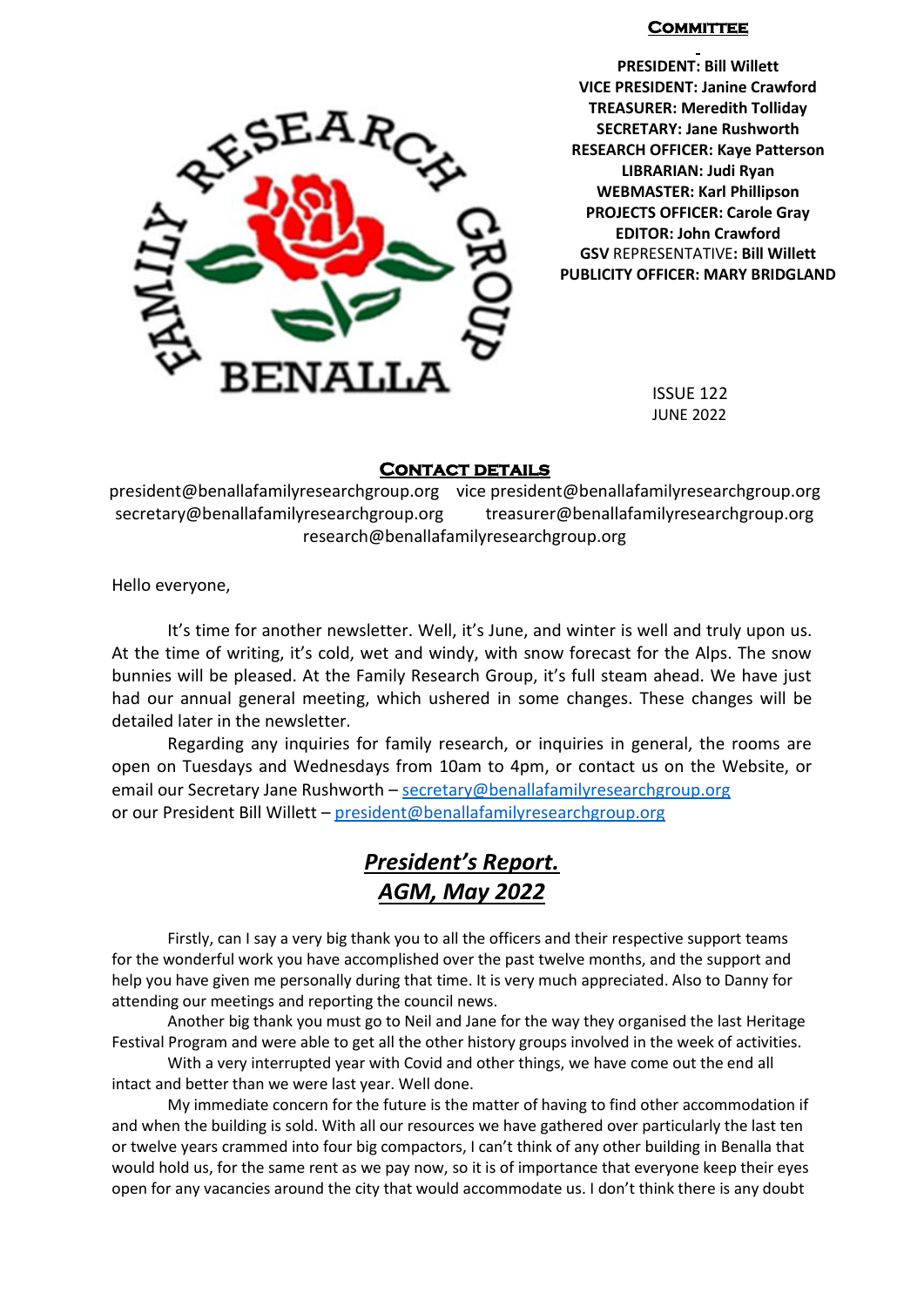that the building will be sold, but when is the big unknown. We have asked the Church for a six month extension on the sale so we can at least pack up and store our stuff before hitting the footpath.

Our plans for the years events are well underway, with the first programme for April nearly completed. A four day event including some of the other History and Museum groups around the city are being organised to provide a comprehensive program for History week between 26<sup>th</sup> and 29<sup>th</sup> April.

Our call for volunteers to help out in various jobs throughout the group has been fruitful and as a result we have gained about four or five volunteers to help Jane and others organise and scan files and events being planned. Plenty of room for more though.

Another hope for the city is the retention and re-invigorating of the old High School site which is under severe pressure by vandals and inactivity. A committee has been formed to work towards the site being used by the community as a "hub", and to gather support from various sources such as other community groups and Benalla Rural City Council. A Face Book page has been initiated under the banner of "Benalla High School Action Group" for you to access and show your support and ideas.

Hope to see some more of the members in the rooms each Tuesday and Wednesday for a chat, biccy and cuppa.

Cheers, Bill

#### **Secretary Report**

2022 is looking fabulous for the Benalla Family Research Group!! We now have 62 members. A hearty thank you to our long time members for your on-going support.

#### HISTORY NETWORK:

This year BFRG initiated the Benalla History, Research, and Archive Network. Benalla district has an extremely large, valuable, and irreplaceable local history collection, the result of the work of more than 25 volunteer-based groups over many tears, some in operation for 40 plus years. Collections include family histories, museums, aviation, military memorabilia, migration stories, and education collections. Until recently the groups have operated in relative isolation of each other. The Benalla History, Research, and Archive Network will regularly bring these groups together to make it easier for us to keep abreast of the vast expanse of projects, collections, and changes underway in Benalla, to put the spotlight on our valuable community resource, to benefit from collective action, and to ensure irreplaceable local history collections are nurtured well into the future.

#### AUSTRALIAN HERITAGE FESTIVAL 26 – 29 April 2022:

Keep the dates free! The BFRG is participating in the Australian Heritage Festival from 26 – 29 April 2022! The calendar of events (attached) will run over 4 days – double on the 2021 2 days. We listened to your feedback from 2021, chatted with our network colleagues and now look forward to hosting an inspiring and fascinating 4-day heritage week of workshops, guest speakers, a DNA Master Class, cemetery and town tours, museums and much more as plans are finalised. Event information and bookings can be made vi[a https://www.nationaltrust.org.au/ahf/vic/](https://www.nationaltrust.org.au/ahf/vic/) OR email events@benallafamilyresearchgroup.org

#### VOLUNTEERS: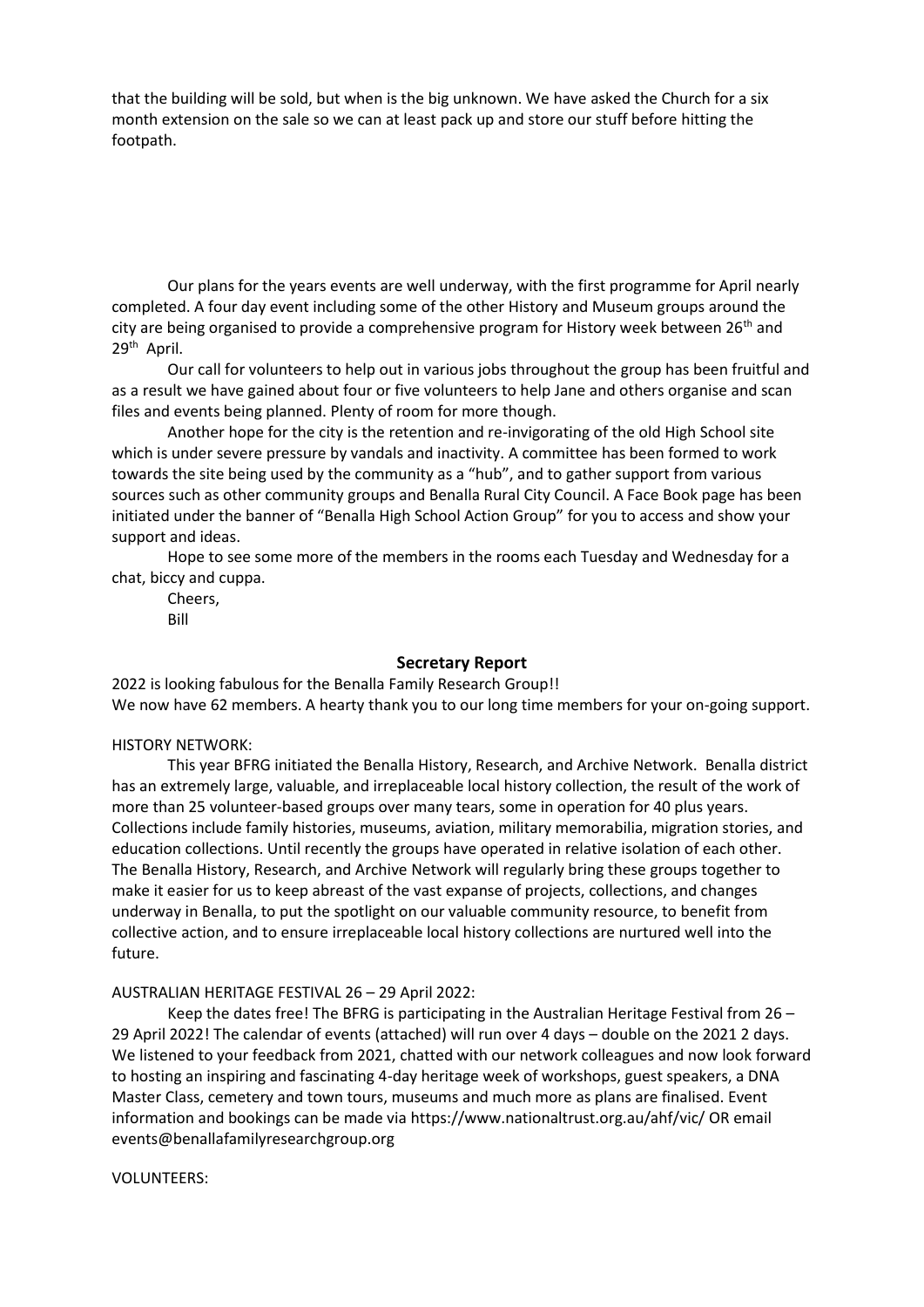We need you!!! Join us for fun, curious history discoveries, skill sharing and a great sense of achievement. Our 2022 project list is ambitious and will happen with your support. 2022 PROJECTS:

- Event: National History Festival.
- Collating BFRG's own history.
- Developing networks.
- Project: Benalla High School.
- Collating Family histories, and House histories.
- 2022 Training program.

## SKILLS we use include:

- Excel, Publisher, and Word.
- On-line and hard-copy research.
- Email.
- Printing, scanning & copying.
- Sorting, indexing, and cataloguing.
- Small event planning.

You will be part of an experienced team and we offer you support all the way. You might have skills and experiences that are not listed in the above list, that you can see we need. Depending on the task, you might prefer to work from home.

#### NOTE that BFRG:

- Is registered with Centrelink as an authorised volunteer organisation.
- Opens Tues and Wed 10am -4pm at 9 Church Street, Benalla.
- Follows Vic.gov.au public health business guidelines.

Call in Tues and Wed 10am-4pm at 9 Church Street, Benalla, OR Email [secretary@benallafamilyresearchgroup.org](mailto:secretary@benallafamilyresearchgroup.org) or via facebook.

## **RESEARCH REPORT**

Research via email for the last 3 months has been even more quiet than the previous quarter. Requests have included shipping records for the McVicar family, the history and a photo of the old original house on the local property of "Marangan" on the Goomalibee Road. Family research for the Martin family of Thoona, also for the Stewart/Murphy family, and rates for the Brown family of Samaria. Several people have come into the research room to do their own research.

Kaye and I have been busy helping a member of our group with her family research, of which we will produce two family trees for her when it is completed. Several Mitchell/Carylon trees have been completed for a local family. The Lone Graves project is still ongoing, likewise the Farm Properties Book and Research of Houses and Buildings in Benalla.

Wendy Maxwell

Research Officer.

## **LIBRARY NEWS**

We have added numerous books to the library over the past 2 years, in fact too many to list here, so I will list some under the following 3 categories.

Family Histories

Hide, Hanlon and Carey, Barker, Davies, Josepheson, Robertson and Moriaty, Dosser, Elizabeth and Jonathan Harris, Thomas Gawne, William Davey, George Bradshaw, The Cheethams from Manchester, Pettis, Harrison, The Willetts that stayed in England, James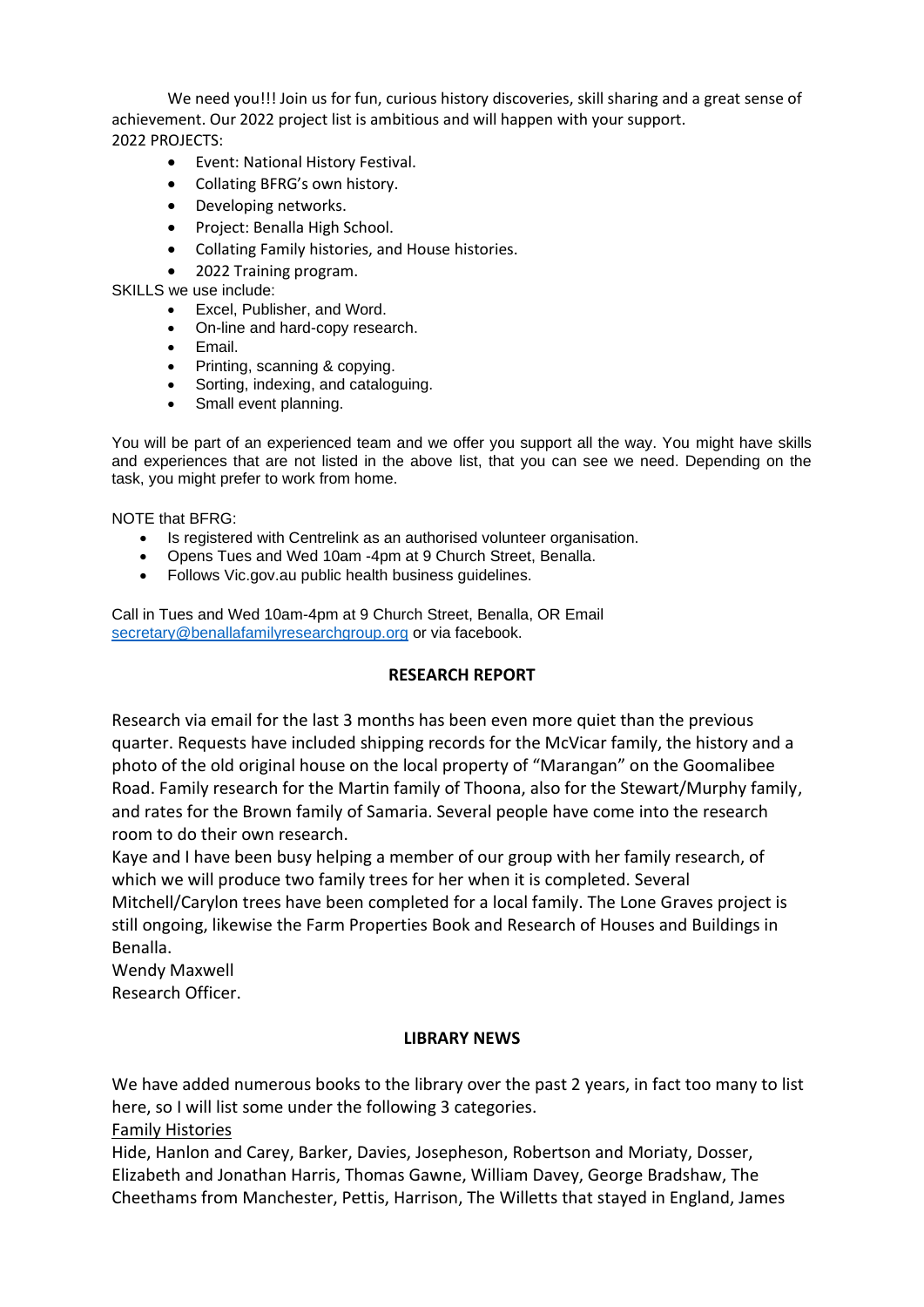Caithness, Essenhigh, Abbott and Plunkett, Levy and Howell, John and Mary Clutterbuck, Richard and Barbara Jack, Cornelius, Sellers, Oliver Ambler, Chapman, McConnan. Town Histories

Victoria:- Bairnsdale, Wedderburn, South Melbourne, Maryborough, Nannine, Devenish, Boorhaman, Lockington, Myrtleford, Rutherglen, Pearcedale, and Ripplebrook. New South Wales:- Botany, Balranald, Ivanhoe, Canterbury, Jindera, Talbingo, and Trilby. Northern Territory:- Darwin.

# Cemeteries

Victoria:- Birchip and Winton

# D.N.A – WHEN YOUR DNA MATCH DOESN'T HAVE A TREE.

People who have researched their D.N.A., have many reasons why they have not established their family tree. They may only be interested in their ethnicity, they may be adopted, or new to Family Research, and as yet have not got around to it. They may have received a D.N.A. kit as a present, and are not interested in taking it further. Or they may be sick, or have lost their job, just to name a few.

- 1. If it is a high match send a message, they may have a private tree or a tree on another site. Ask if they would provide you with family information.
- 2. The person may not have linked their tree to their D.N.A. results as yet.
- 3. If they have an unlinked tree to you, view the match, it will show what public trees they have. Remember some trees are just managed by the user (eg. Spouses trees) so are not related to you.
- 4. Check the users other matches and determine if any of these match to you also. Do any of these have trees that have common surnames or places to match your family.
- 5. There may be a hint in their User name. For instance John Martin would more than likely be related to the Martin Family.
- 6. A Test Administrator is someone who manages the D.N.A account for another person who took the test. Other accounts the administrator has may have some kind of shared relationship. The administrator may compare other tests that are available to them, to see if there is a match to the one you are trying to identify. If one of those accounts has similar information, it might be useful in your investigation.

Many people have the same or similar Username on different websites, so Google the username (or part of it) and the word genealogy. You might find an online tree or old message board postings about the person's family tree.

Judi Ryan Librarian

## **VISITOR TO THE ROOMS**

On the 14<sup>th</sup> of December last year, the Family History Group, received a visit from the Federal member for Indi, Helen Haines. Over a pleasant morning tea, our President Bill Willett, described the purpose of the Group (Family Research), and what we are trying to accomplish, along with the problems that are being encountered. Helen was an attentive listener, and discussed ways in which she could be of assistance, as a Federal member of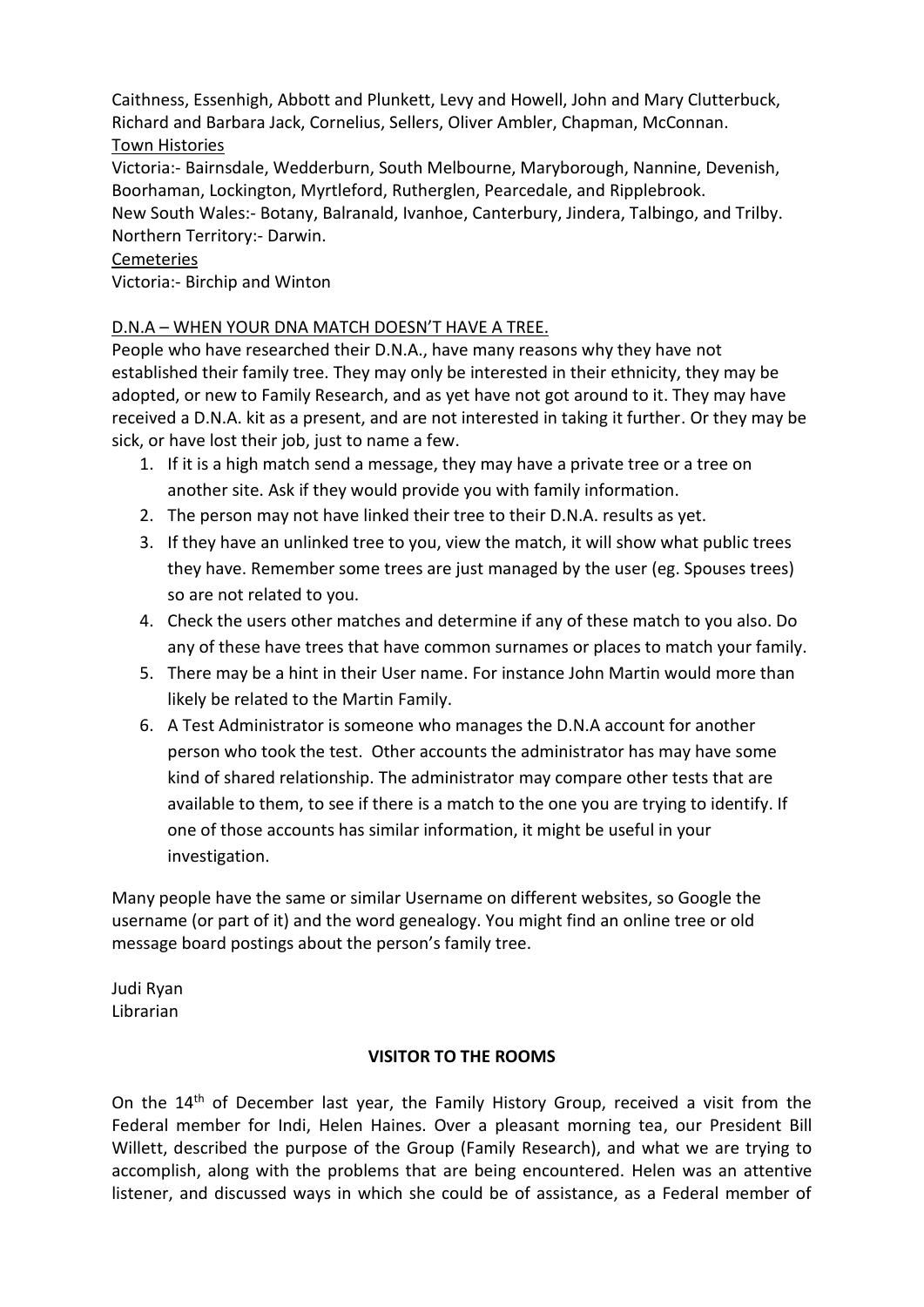Parliament. Good to have politicians showing interest in volunteer groups in their electorate.

#### **OBITUARY**

The Group Committee was saddened to hear of the passing, over the Christmas period, of the well known Benalla district identity, and BFRG member, Mr. Tony Williams. Tony was active in the Real Estate industry for many years, he was a more than capable bowler, and occasionally turned his hand to entertaining. At the time of his passing, Tony was in the process of writing a book, detailing the townsfolk of Benalla that he had known, and changes to the town, that had occurred over the years. I understand that the book will be published at a later date, and will be called "A Fella from Benalla".

## **AWARDS**

At this year's Benalla Australia Day Awards, our former Group Secretary Wendy Webster and her husband Dave, were the proud recipients of the Winton Achiever of the Year Award. The Australia Day awards recognize the invaluable contribution of members of our community, and thanks them for their commitment and dedication to helping others. Well done Wendy and Dave.

#### **SNAIL MAIL**

The BFRG held a Christmas party in December last year, and invited members and friends to attend. Subsequently an invitation was mailed to Beryl Ilsley at St. James. The invitation was mailed from Benalla on  $7<sup>th</sup>$  November 2021, and was received by Beryl living only twenty miles away, on 10<sup>th</sup> January 2022. Snail mail indeed.

## **DEAD MAN'S PENNY**

In November last year, the BFRG received an email, asking them if they could trace any living residents of a Benalla soldier named John Kissick, who had died at Gallipoli, in 1915. Local residents Susan and Michael Spelic, had found a WW1 medal with John Kissick's name on it, and they wanted to hand it back to one of his descendants.

The BFRG research team knew of Kissick Family members residing in Benalla and found a great nephew of John Kissick living in Benalla, Graeme Heywood. Group President Bill Willett approached Graeme with the story, and he agreed to give his contact details to Susan Spelic. Graeme and Susan agreed to meet at the BFRG rooms where the medal, called a "Dead Man's Penny", would be exchanged.

Robert and Martha Kissick married in Victoria in 1877, and went on to have 8 children, six girls, and two sons, Robert and John. Robert died in 1888, aged 3 months, and is buried in Benalla cemetery with his parents.

John enlisted on August 18, 1914, at Broadmeadows. He joined the  $4<sup>th</sup>$  Light Horse Regiment, with service number 292. On June 25<sup>th</sup> 1915, he died aboard the hospital ship "Gascon" off Gallipoli, from gunshot wounds to the abdomen. He was buried "at sea", three miles from Gaba Tepe, on the Gallipoli Peninsular, by Rev Lee Warner. By the time Martha Kissick received news of her son's death, she was a widow, living in Nunn St. Benalla.

Susan and Michael Spelic purchased the home in 2021, and commenced renovations. When Michael, who is a builder, pulled an old mantel piece down, he found John Kissick's medal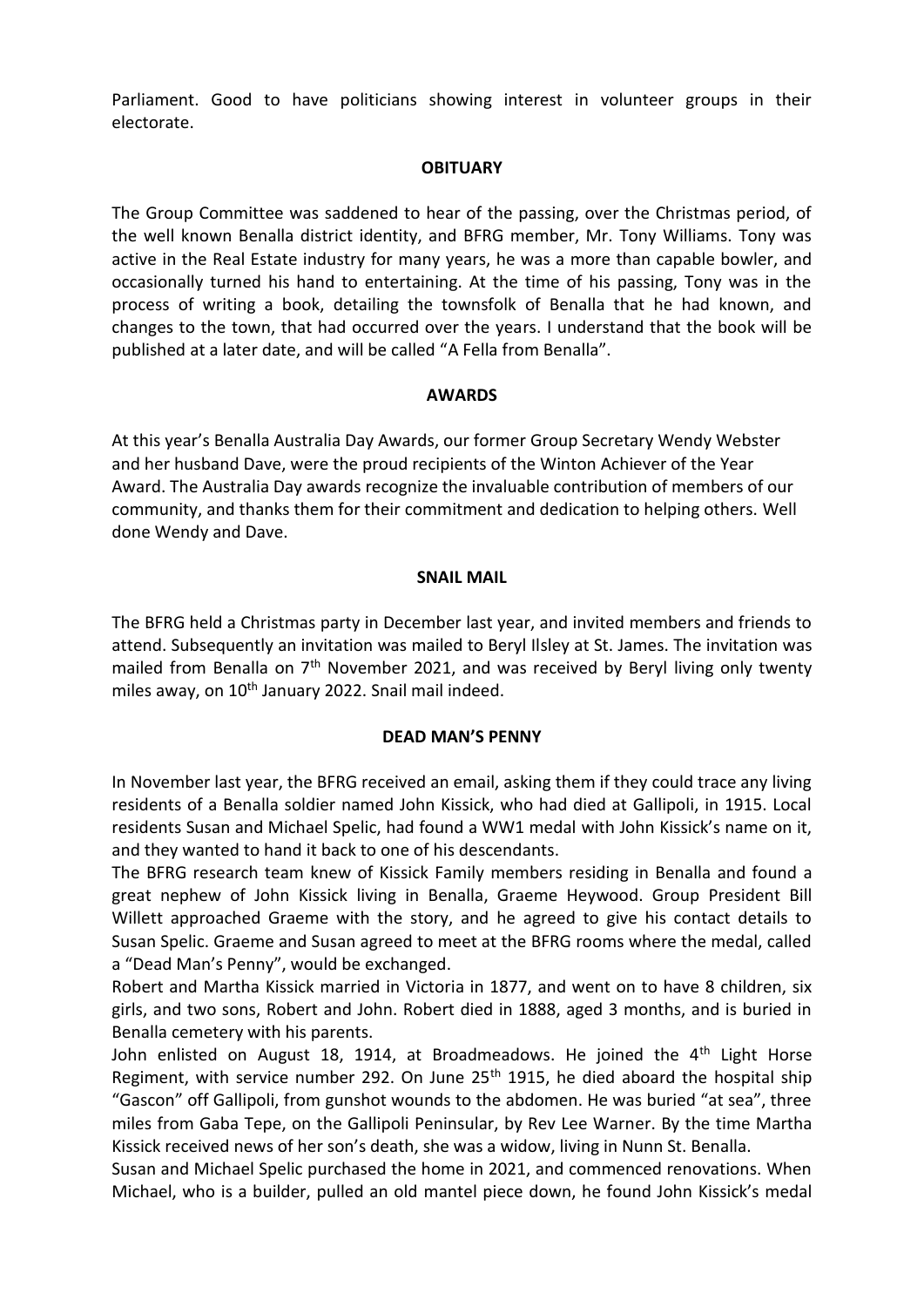wedged down the back, along with remnants of family letters, old lottery tickets, and an old dance card.

The Dead Man's Penny is a bronze disc, about 12cm across, depicting Britannia and a Lion, and bears the inscription "He died for freedom and honour". The name of the soldier is engraved on the right hand side of the medal, but no rank, unit or decorations are shown, befitting equality of the sacrifice made by all casualties. These medals were issued to the families of fallen Australians soldiers in 1922. It is engraved with John Kissick's name.

On November 24th 2021, the Spelic family met Graeme and Elaine Heywood at the BFRG rooms to present them with these precious items.

It was a special gesture from one family to another, that deeply touched all BFRG members that were present, and especially the Spelic and Heywood families.

BFRG President Bill Willett said:- "Thank you to Susan and Michael, it's been a pleasure for our Group to be involved with this uplifting story. Good people do exist".

# **FOR THE FUNNY BONE**

John was on his death bed and gasped pitifully "Grant me one last request dear".

"Of course John", his wife said softly.

"Six months after I die", said John, "I want you to marry Bob".

"But I thought you hated Bob" she said.

With his last breath John said "I do".

The trouble with aging:- I felt like my body had become totally out of shape, so I got my doctor's permission to join a fitness club, and start exercising. I decided to take an aerobics class for seniors. I bent, twisted, gyrated, jumped up and down, and perspired for an hour. But by the time I got my leotards on, the class was over.

On the upcoming election:- The reason politicians try so hard to get re-elected, is that they would hate to have to make a living under the laws that they have passed.

## **OUR SPONSORS**

**Benalla. 3672**

**Phone: (03) 5762 8000**

ROWE & ASSOCIATES CHARTERED ACCOUNTANTS Geoff Rowe B.Bus C.A.

> **ROWE & ASSOCIATES** 155 Bridge Street East, Benalla. 3672

**CHARTER Geoff Rowe B.Bus C.A. 155 Bridge Street East,** growe@roweassociates.com.au Phone: (03) 5762 8000 Fax: (03) 5762 8030

N.J. TODD FUNERAL DIRECTORS Est. 1938

> Member A.F.D.A 48 Carrier Street **Benalla**

Phone: (03) 5762 2461 Fax: (03) 5762 6310

For efficient, prompt and courteous attention at all times.

njtodd ar y ddiwyddiadau ar y ddiwyddiadau ar y ddiwyddiadau ar y ddiwyddiadau ar y ddiwyddiadau ar y ddiwyddi<br>Ar y ddiwyddiadau ar y ddiwyddiadau ar y ddiwyddiadau ar y ddiwyddiadau ar y ddiwyddiadau ar y ddiwyddiadau ar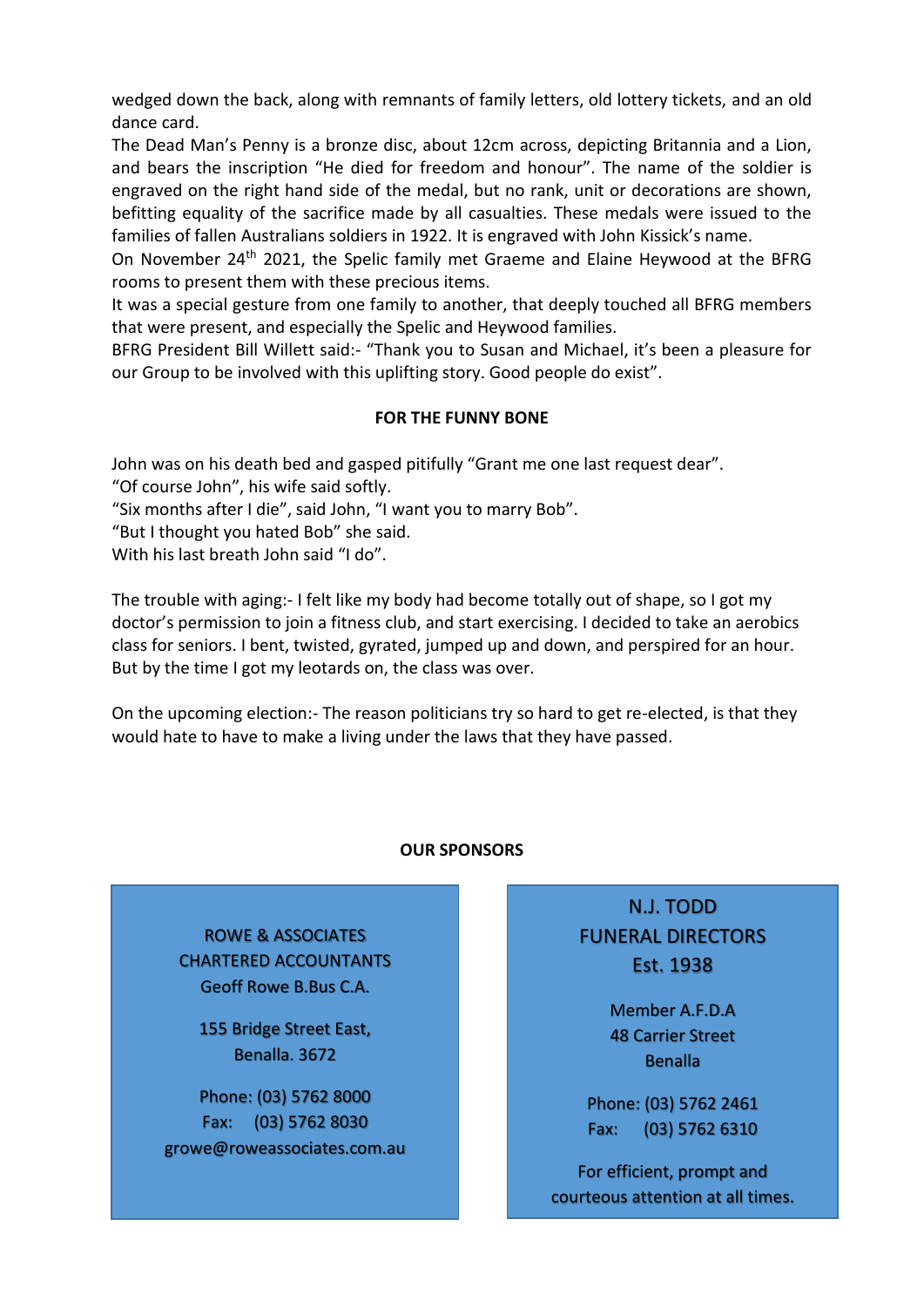# **CODEGARDEN**

websites from seed



**Website Design and Development**

**We design clean, mobile friendly websites with a strong emphasis**

**on simple navigation, search engine optimized content**



**and relevant images.**

National Trust presents in conjunction with the Benalla Family Research Group Inc **ALL US 03 5757 6330**

AUSTRALIA Monday to Friday 9:30 - 5:30<br>AUSTRALIA HTtp://www.codegarden.com.au ESTIVAL **Monday to Friday 9:30 - 5:30 http://www.codegarden.com.au**

# **Lone Graves and Other Curiosities!**

**April 26th to April 29th 2022**

**Benalla Family Research Group (BFRG)**

**9 Church Street, Benalla**

| <b>Date</b>                                | Event $10:30$ am – 12:30pm                                                                                                                                                                                                                                                                                                                  | Event $1:30$ pm $-3:30$ pm                                                                                                                                                                                                                                                                                                                                                              |
|--------------------------------------------|---------------------------------------------------------------------------------------------------------------------------------------------------------------------------------------------------------------------------------------------------------------------------------------------------------------------------------------------|-----------------------------------------------------------------------------------------------------------------------------------------------------------------------------------------------------------------------------------------------------------------------------------------------------------------------------------------------------------------------------------------|
| <b>Tues</b>                                | Session 01 - Welcome.                                                                                                                                                                                                                                                                                                                       | Session 02 - Stories and One Workshop.                                                                                                                                                                                                                                                                                                                                                  |
| 26 April                                   | Registration<br>$\bullet$                                                                                                                                                                                                                                                                                                                   | "Lone Graves" - The Historians story                                                                                                                                                                                                                                                                                                                                                    |
|                                            | Meet the Team                                                                                                                                                                                                                                                                                                                               | Skill session: How to Research Lone                                                                                                                                                                                                                                                                                                                                                     |
|                                            | Orientation to the Festival                                                                                                                                                                                                                                                                                                                 | Graves.                                                                                                                                                                                                                                                                                                                                                                                 |
| <b>BENALLA</b>                             | Held @ BFRG rooms COST FREE                                                                                                                                                                                                                                                                                                                 | Held @ BFRG rooms COST \$5                                                                                                                                                                                                                                                                                                                                                              |
| Wed<br>27 April<br><b>BENALLA</b>          | Session 03 - Talk and Walk.<br><b>Meet at Benalla Cemetery.</b><br>Listen - Jeff Knight "Role of Cemetery<br>Trusts".<br>Guided Benalla Cemetery Walk - Visit<br>graves connecting stories to Benalla<br>street names.<br>COST <sub>\$5</sub>                                                                                               | Session 04 - Three Workshops in ONE.<br>"Do we need to start again?" - The impact<br>of DNA on family trees.<br>On-Line resources - Trove, Public Office<br>Records, and Australian War records.<br>"Manage a Timeline" - Using basic Excel to<br>record your family research data.<br>Held @ BFRG rooms COST \$5                                                                       |
| <b>Thurs</b><br>28 April<br><b>BENALLA</b> | Session 05 - DNA Master Class.<br>Emeritus Professor Dr. Jim Burnell will<br>talk about $-$<br>How DNA carries the genetic code<br>that controls who we are.<br>The use of "heritage companies" in<br>$\bullet$<br>disclosing our relationships.<br>How it is possible to have three<br>$\bullet$<br>parents.<br>Held @ BFRG rooms COST \$5 | Session 06 - "How to tell a good story or two".<br>Guest Speaker: Author John Barry<br>"Whatever of Glory" - stories of those from<br>Benalla and district who gave their lives in<br>the Great War<br>Guest Speaker: Author Barry O'Connor<br>"Benalla's Fourth Famous Son" - The story<br>of an extraordinary Australian, Arthur Baird.<br><b>AMOUS</b><br>Held @ BFRG rooms COST \$5 |